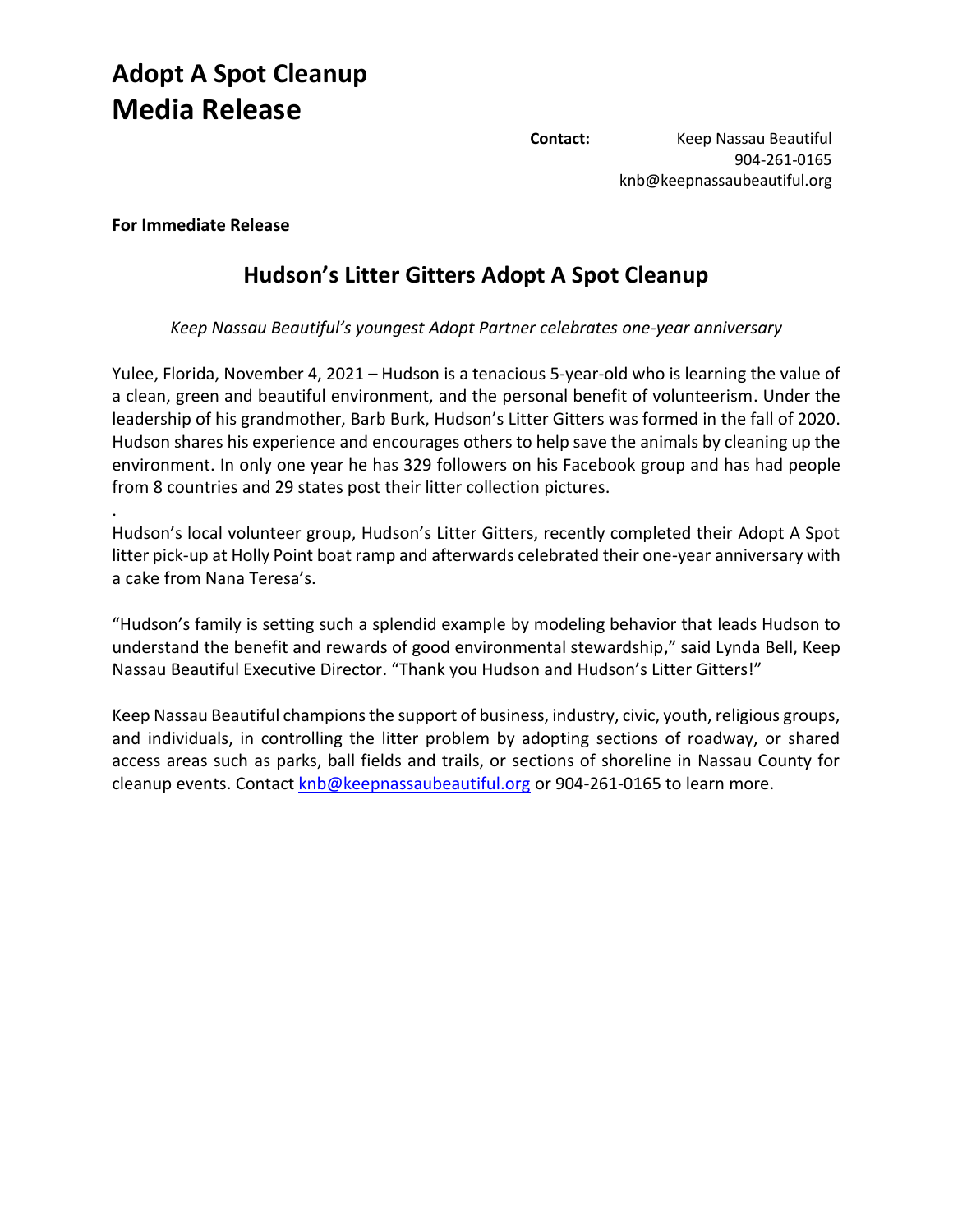

Hudson's Litter Gitters organize an Adopt A Spot clean-up event at Holly Point boat ramp. Pictured left to right: Mike Burk (Hudson's grandpa), Brenna Burk (Hudson's sister), Barb Burk (Hudson's grandma), John Burk (Hudson's Dad), Hudson Burk, Amber Burk (Hudson's mom), and Patti Nickson (Hudson's great Aunt)



Hudson bags the trash at Holly Point boat ramp! Pictured left to right: Brenna Burk (Hudson's sister), Hudson Burk